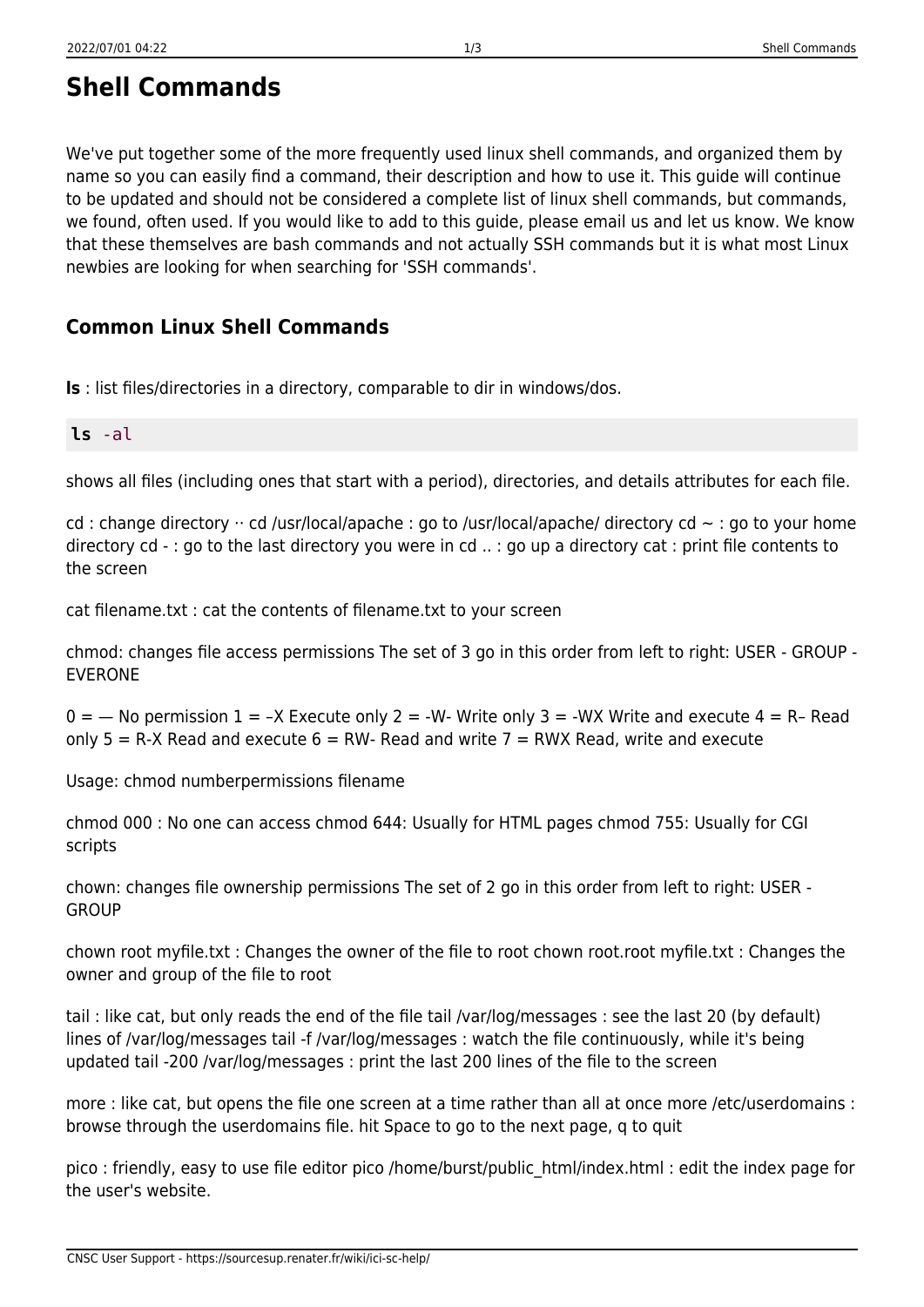File Editing with VI commands vi : another editor, tons of features, harder to use at first than pico vi /home/burst/public\_html/index.html : edit the index page for the user's website. Whie in the vi program you can use the following useful commands, you will need to hit SHIFT  $+$  : to go into command mode

:q! : This force quits the file without saving and exits vi :w : This writes the file to disk, saves it :wq : This saves the file to disk and exists vi :LINENUMBER : EG :25 : Takes you to line 25 within the file :\$ : Takes you to the last line of the file :0 : Takes you to the first line of the file

grep : looks for patterns in files grep root /etc/passwd : shows all matches of root in /etc/passwd grep v root /etc/passwd : shows all lines that do not match root

ln : create's "links" between files and directories ln -s /usr/local/apache/conf/httpd.conf /etc/httpd.conf : Now you can edit /etc/httpd.conf rather than the original. changes will affect the orginal, however you can delete the link and it will not delete the original.

last : shows who logged in and when last -20 : shows only the last 20 logins last -20 -a : shows last 20 logins, with the hostname in the last field

w : shows who is currently logged in and where they are logged in from. who : This also shows who is on the server in an shell.

netstat : shows all current network connections. netstat -an : shows all connections to the server, the source and destination ips and ports. netstat -rn : shows routing table for all ips bound to the server.

top : shows live system processes in a nice table, memory information, uptime and other useful info. This is excellent for managing your system processes, resources and ensure everything is working fine and your server isn't bogged down. top then type Shift  $+$  M to sort by memory usage or Shift  $+$  P to sort by CPU usage

ps: ps is short for process status, which is similar to the top command. It's used to show currently running processes and their PID. A process ID is a unique number that identifies a process, with that you can kill or terminate a running program on your server (see kill command). ps U username : shows processes for a certain user ps aux : shows all system processes ps aux –forest : shows all system processes like the above but organizes in a hierarchy that's very useful!

touch : create an empty file touch /home/burst/public\_html/404.html : create an empty file called 404.html in the directory /home/burst/public\_html/

file : attempts to guess what type of file a file is by looking at it's content. file \* : prints out a list of all files/directories in a directory

du : shows disk usage. du -sh : shows a summary, in human-readble form, of total disk space used in the current directory, including subdirectories. du -sh \* : same thing, but for each file and directory. helpful when finding large files taking up space.

wc : word count wc -l filename.txt : tells how many lines are in filename.txt

cp : copy a file cp filename filename.backup : copies filename to filename.backup cp -a /home/burst/new\_design/\* /home/burst/public\_html/ : copies all files, retaining permissions form one directory to another. cp -av \* ../newdir : Copies all files and directories recurrsively in the current directory INTO newdir